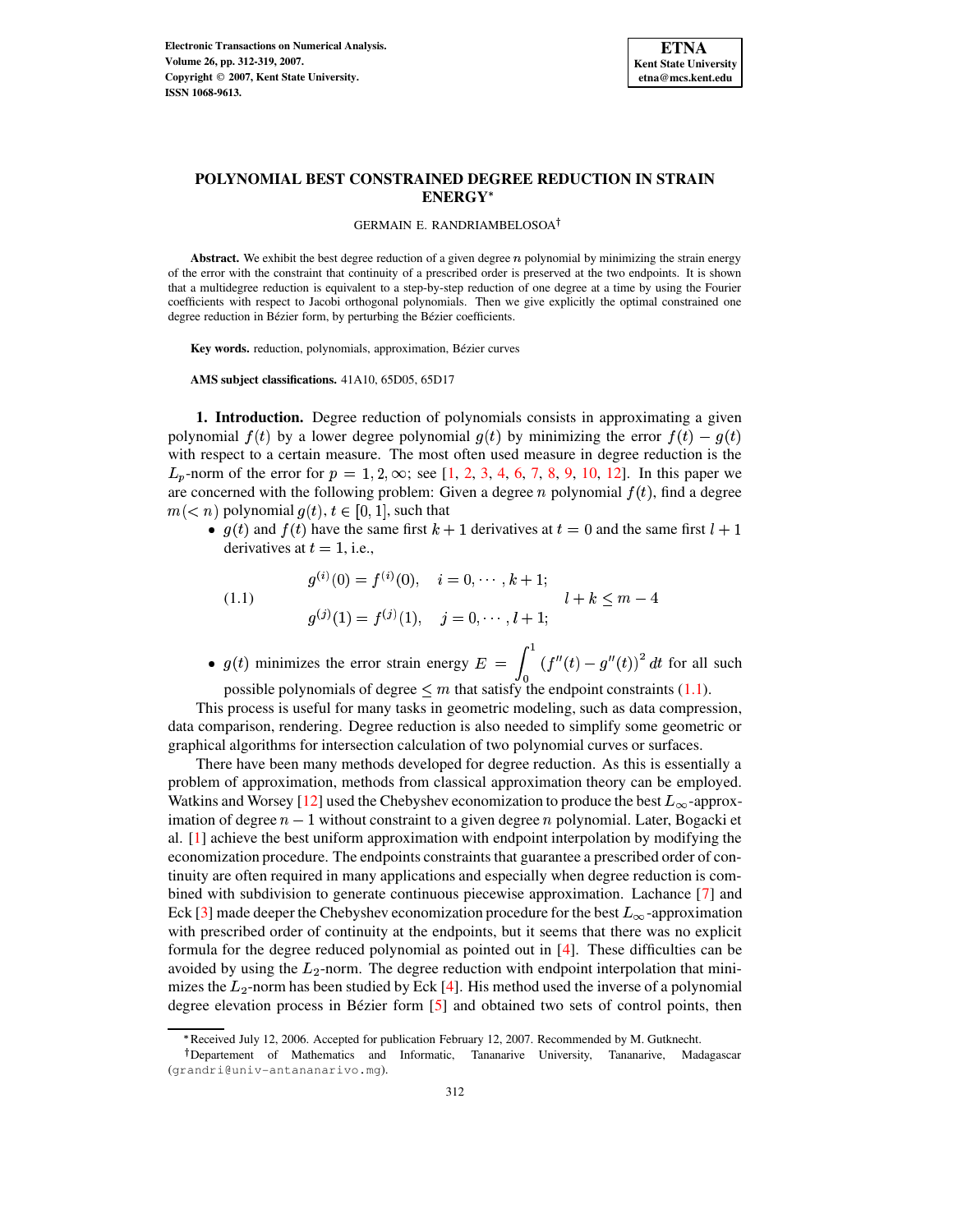

considered a simple convex combination of these two sets of control points to generate the control points for the degree reduced polynomial. Recently, Lutterkort et al. [\[8\]](#page-7-6) discovered a surprising result: finding the best  $L_2$ - approximation in Bézier form without constraint is equivalent to finding the best Euclidean approximation of Bézier coefficients. This result can be extended to the multivariate case  $[9]$ . The best degree reduction of Bézier curves in  $L_1$ -norm with endpoint interpolation has been solved by Kim and Moon [\[6\]](#page-7-4). The optimal degree reduction with respect to various norms was studied by Brunnett et al. [\[2\]](#page-7-1) who have also shown the separability of degree reduction into the different components of a parametric curve.

**2. Degree reduction method.** The degree reduction is accomplished through two stages. In the first stage, we construct a degree  $p = k + l + 1$  polynomial  $\phi(t)$  interpolating the second derivative  $f''(t)$  at  $t = 0$  up to the  $(k + 1)$ th order continuity and at  $t = 1$  up to the  $(l + 1)$ th order of continuity as follows

$$
\phi(t) = \sum_{i=0}^{k+1} f^{(i)}(0) \frac{d^2 H_i^{k,l}(t)}{dt^2} + \sum_{j=0}^{l+1} f^{(j)}(1) \frac{d^2 M_j^{k,l}(t)}{dt^2},
$$

where  $H_i^{\kappa,l}(t)$  and  $M_j^{\kappa,l}(t)$  are the so called Hermite polynomials of degree  $p = k + l + 3$ defined by

$$
\frac{d^{j} H_{i}^{k,l}(t)}{dt^{j}}|_{t=0} = \begin{cases} 1, & j = i \\ 0, & \text{otherwise} \end{cases}, \frac{d^{h} H_{i}^{k,l}(t)}{dt^{h}}|_{t=1} = 0,
$$
  
 $i, j = 0, \dots, k+1, \quad h = 0, \dots, l+1,$ 

and

$$
\frac{d^{j} M_{i}^{k,l}(t)}{dt^{j}}|_{t=1} = \begin{cases} 1, & j = i \\ 0, & \text{otherwise} \end{cases}, \frac{d^{h} M_{i}^{k,l}(t)}{dt^{h}}|_{t=0} = 0,
$$
  
 $i, j = 0, \cdots, l+1, \quad h = 0, \cdots, k+1.$ 

Both  $H_i^{\kappa, \iota}(t)$  and  $M_j^{\kappa, \iota}(t)$  are uniquely defined since they have  $k + l + 4$  degrees of freedom, and  $k + l + 4$  constraints as well.

The second stage is to determine  $g''(t) - \phi(t)$  by minimizing the error strain energy  $E = \int_{0}^{1} (f''(t) - g''(t))^2 dt$ , and then deduce the degree reduced polynomial  $g(t)$ .

Note that the error strain energy can be expressed in terms of the  $L_2$ -norm as

$$
E = \|f'' - g''\|_2^2,
$$

in the Hilbert space  $C([0,1])$  with the inner product  $\langle f, g \rangle = \int_{0}^{1} f(t)g(t) d\mu(t)$ , for a convenient Borel positive measure  $\mu(t)$ . For such a problem, choosing proper basis functions often simplifies the computation. In our case, in order to allow a direct determination of the polynomial  $g(t)$  without solving a linear system, the appropriate basis functions should be orthogonal with respect the above inner product. Let us consider the Jacobi polynomials  $J_i(t)$  of degree i that are orthogonal with respect to the inner product

$$
\langle f, g \rangle = \int_0^1 t^{2k} (1-t)^{2l} f(t) g(t) dt, \quad k, l \ge 0.
$$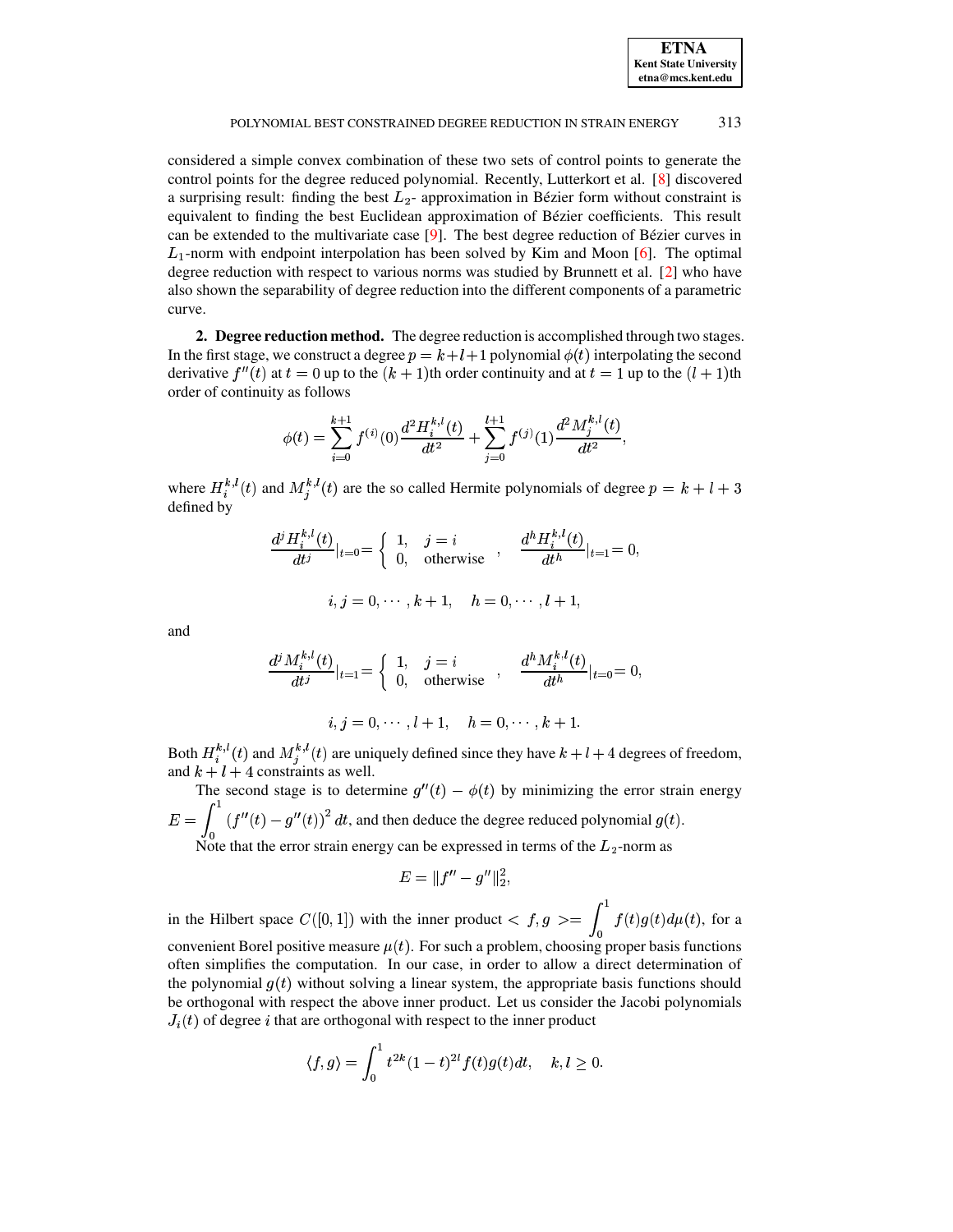# <span id="page-2-1"></span><span id="page-2-0"></span>G. RANDRIAMBELOSOA

They are defined by Rodrigues' formula [11]

$$
(2.1) \tJ_i(t) = \frac{(-1)}{i!}t^{-2k}(1-t)^{-2l}\frac{d^i}{dt^i}\left[t^{2k+i}(1-t)^{2l+i}\right], \quad i \ge 1,
$$

with  $J_0(t) = 1$  and satisfy the orthogonality relation

(2.2) 
$$
\int_0^1 t^{2k} (1-t)^{2l} J_i(t) J_j(t) dt = \begin{cases} \alpha_{ikl} & \text{if } i = j \\ 0 & \text{if } i \neq j \end{cases}
$$

with  $\alpha_{ikl} = \frac{1}{2i + 2k + 2l + 1} {i + 2k \choose 2k} / {i + 2k + 2l \choose 2k}$ . From the identity (2.1), the first<br>few polynomials  $J_i(t)$  are  $J_0(t) = 1$ ,  $J_1(t) = 2(k + l + 1)t - (2k + l)$ ,<br> $J_2(t) = (k + l + 2)(2k + 2l + 3)t^2 - 2(k + 1)(2k + 2l + 3)t + (k + 1)(2k + 1$ LEMMA 2.1. The functions  $f''(t) - \phi(t)$  and  $g''(t) - \phi(t)$  can be expressed as

<span id="page-2-3"></span>
$$
(2.3) \t f''(t) - \phi(t) = t^k (1-t)^l (a_0 J_0(t) + \cdots + a_{n-k-l-2} J_{n-k-l-2}(t))
$$

$$
(2.4) \t g''(t) - \phi(t) = t^k (1-t)^l (b_0 J_0(t) + \cdots + b_{m-k-l-2} J_{m-k-l-2}(t)),
$$

where  $a_i$  and  $b_i$  are the Fourier coefficients defined by

<span id="page-2-2"></span>(2.5) 
$$
a_i = (\alpha_{ikl})^{-1} \int_0^1 t^k (1-t)^l (f''(t) - \phi(t)) J_i(t) dt,
$$

(2.6) 
$$
b_i = (\alpha_{ikl})^{-1} \int_0^1 t^k (1-t)^l (g''(t) - \phi(t)) J_i(t) dt
$$

*Proof.* By construction the polynomial  $\phi(t)$  interpolates the second derivative  $f''(t)$  at  $t = 0$  up to the  $(k+1)$ th order continuity and at  $t = 1$  up to the  $(l+1)$ th order continuity. Then the polynomials  $f''(t) - \phi(t)$  and  $g''(t) - \phi(t)$  have k-fold zeros at  $t = 0$  and l-fold zeros at  $t = 1$ . A common factor  $t^k(1-t)^l$  can be factored out from  $f''(t) - \phi(t)$  and  $g''(t) - \phi(t)$ , thus we can set  $f''(t) - \phi(t) = t^k (1-t)^l F_{n-k-l-2}(t)$  and  $g''(t) - \phi(t) = t^k (1-t)^l G_{m-k-l-2}(t)$ . Now we express the polynomials  $F_{n-k-l-2}(t)$  and  $G_{m-k-l-2}(t)$  in terms of the Jacobi polynomials  $J_i(t)$ , then using the orthogonality relation (2.2), we obtain the expressions (2.5) and (2.6) for the Fourier coefficients  $a_i$  and  $b_i$ .  $\Box$ 

<span id="page-2-5"></span>THEOREM 2.2. The best degree reduced polynomial  $g(t)$  is such that

(2.7) 
$$
g''(t) = \phi(t) + t^k (1-t)^l (a_0 J_0(t) + \dots + a_{m-k-l-2} J_{m-k-l-2}(t))
$$

$$
g(0) = f(0), \quad g(1) = f(1),
$$

and  $a_0, a_1, \dots, a_{m-k-l-2}$  are given by (2.5).

Proof. Consider the error strain energy

<span id="page-2-4"></span>
$$
E = \int_0^1 \left[ (f''(t) - \phi(t)) - (g''(t) - \phi(t)) \right]^2 dt
$$
  
= 
$$
\int_0^1 t^{2k} (1-t)^{2l} \left( \sum_{i=0}^{m-k-l-2} (a_i - b_i) J_i(t) + \sum_{i=m-k-l-1}^{n-k-l-2} a_i J_i(t) \right)^2 dt.
$$

Differentiating it with respect to the coefficient  $b_j$  gives

$$
\frac{\partial E}{\partial b_j} = -2 \int_0^1 t^{2k} (1-t)^{2l} \left( \sum_{i=0}^{m-k-l-2} (a_i - b_i) J_i(t) J_j(t) + \sum_{i=m-k-l-1}^{n-k-l-2} a_i J_i(t) J_j(t) \right) dt.
$$

314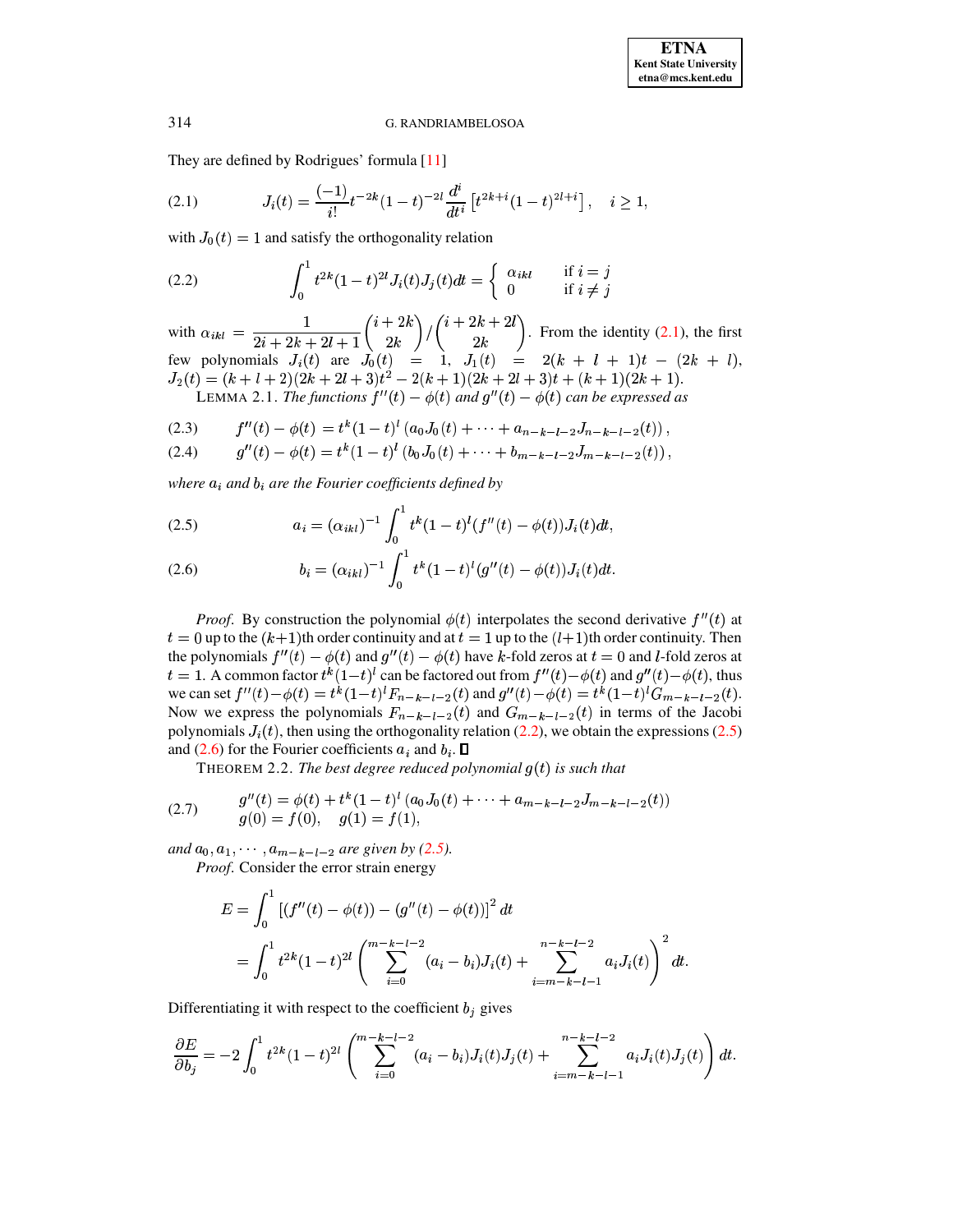Taking into account the orthogonality relation  $(2.2)$ , we obtain

$$
\frac{\partial E}{\partial b_j} = -2(a_j - b_j)\alpha_{jkl}, \quad j = 0, \cdots, m-k-l-2.
$$

To minimize E, we equate this derivative to zero and obtain  $b_i = a_i$  for  $i = 0, \dots, m - k - 1$  $l-2$ . From [\(2.4\)](#page-2-3), we deduce the expression of  $g''(t)$  in [\(2.7\)](#page-2-4).

Equation  $(2.7)$  shows that if the decomposition  $(2.3)$  is available for the second derivative  $f''(t)$  of the given polynomial, then the second derivative  $g''(t)$  of the constrained approximation in strain energy can be immediately obtained by just removing the last  $n-m$  terms in the square bracket of  $(2.3)$ . This means that a multidegree reduction is equivalent to a stepby-step reduction of one degree at a time. In the next section we give explicitly the optimal constrained one degree reduction in Bézier form  $[5]$ , by perturbing the Bézier coefficients.

**3. Coefficients perturbation in Bezier ´ form.** To obtain the coefficients of the reduced degree polynomial without computing the Fourier coefficients we give a direct method based on perturbing the coefficients of the initial polynomial.

Let  $B_i^n(t) = \binom{n}{i} t^i (1-t)^{n-i}, i = 0, \dots, n$ , be the degree *n* Bernstein polynomials basis. A degree  $n-1$  Bézier polynomial  $g(t) = \sum_{i=1}^n q_i B_i^{n-1}(t)$  $\frac{n-1}{2}$  $\sum_{i=0} q_i B_i^{n-1}(t)$ , can be expressed in terms of Bernstein polynomials of higher degree  $m(> n - 1)$ . In particular we can write  $g(t) =$  $\mathbf{u}$  $\sum_{i=0} p_i B_i^n(t)$ , with the new Bézier coefficients  $p_0 = q_0; p_i = (i/n)$  $f_0; p_i = (i/n)q_{i-1} + ((n-i)/n)q_i, i = 0$  $1, \dots, n-1; p_n = q_{n-1}$ . However, the converse is generally not true unless the coefficient of the *n*th degree term of  $g(t)$  vanishes, which implies

<span id="page-3-0"></span>(3.1) 
$$
\sum_{i=0}^{n} (-1)^{i} {n \choose i} p_{i} = 0.
$$

It has been proved (see  $[3]$ ) that under the condition  $(3.1)$ , we have

(3.2) 
$$
q_i = \frac{(-1)^i}{\binom{n-1}{i}} \sum_{j=0}^i \binom{n}{j} p_j, \quad i = 0, \cdots, n-1,
$$

Now, the coefficients perturbation method consists in finding a perturbation vector  $(\epsilon_0, \epsilon_1, \dots, \epsilon_n)$ , such that given a degree *n* polynomial  $f(t) = \sum_{i=0}^n p_i B_i^n(t)$ , the perturbed polynomial

<span id="page-3-1"></span>
$$
f_{\epsilon}(t)=\sum_{i=0}^n(p_i+\epsilon_i)B_i^n(t),
$$

satisfies the condition [\(3.1\)](#page-3-0), i.e.,  $\sum_{i=0}^{n} (-1)^{i} {n \choose i} (p_i + \epsilon_i) = 0$ , and minimizes the error strain energy

$$
E = \int_0^1 (f''(t) - f''_e(t))^2 dt = \int_0^1 \left( \sum_{i=0}^{n-2} \Delta^2 \epsilon_i B_i^{n-2}(t) \right)^2 dt,
$$

with  $\Delta^2 \epsilon_i = \epsilon_{i+2} - 2\epsilon_{i+1} + \epsilon_i$ .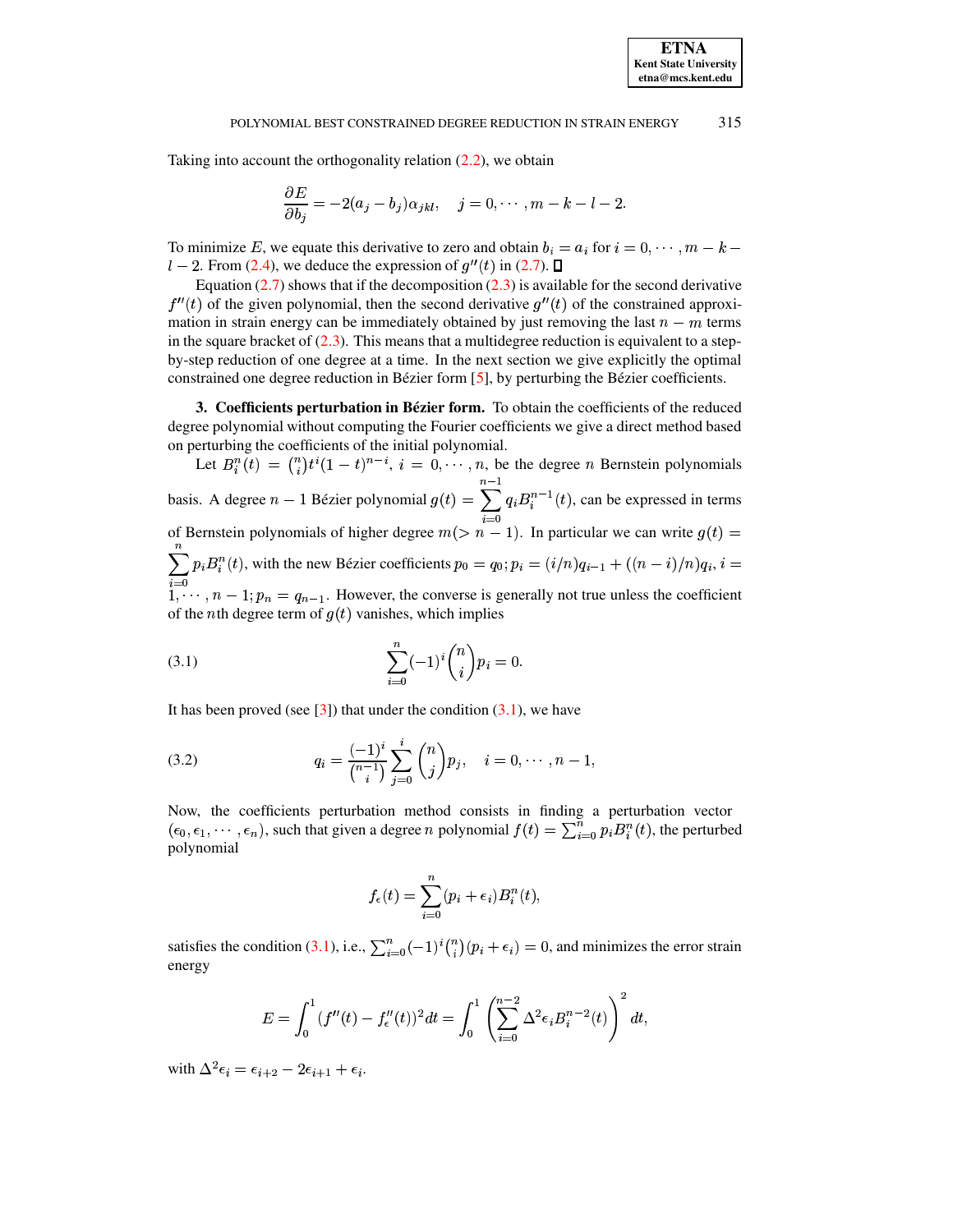# **G. RANDRIAMBELOSOA**

The continuity constraints (1.1) at the endpoints  $f(0) = p_0$  and  $f(1) = p_n$  have a very simple formulation,

LEMMA 3.1. If  $f_{\epsilon}(t)$  is required to match  $f(t)$  up to the  $(k + 1)$ –th derivative at  $t = 0$ , then  $\epsilon_0 = \cdots = \epsilon_{k+1} = 0$ . Similarly,  $\epsilon_{n-l-1} = \cdots = \epsilon_n = 0$  guarantees  $C^{l+1}$  continuity between  $f_{\epsilon}(t)$  and  $f(t)$  at  $t = 1$ .

*Proof.* The derivatives of order r of a degree n polynomial  $h(t) = \sum_{i=0}^{n} h_i B_i^n(t)$  at the endpoints  $h_0$  and  $h_n$  are given by [5]

$$
\frac{d^r}{dt^r}h(0) = \frac{n!}{(n-r)!} \Delta^r h_0,
$$

$$
\frac{d^r}{dt^r}h(1) = \frac{n!}{(n-r)!} \Delta^r h_{n-r},
$$

where  $\Delta^r$  is the iterated forward difference operator defined by

<span id="page-4-0"></span>
$$
\Delta^0 h_i = h_i, \quad \Delta^r h_i = \Delta^{r-1} h_{i+1} - \Delta^{r-1} h_i, \quad r = 1, 2, \cdots
$$

we list a few examples  $\Delta^1 h_0 = h_1 - h_0$ ,  $\Delta^2 h_0 = h_2 - 2h_1 + h_0$ ,  $\Delta^3 h_0 = h_3 - 3h_2 + 3h_1 - h_0$ . Thus the r-th derivative of a Bézier curve at an endpoint depends only on the  $r + 1$  Bézier coefficients near (and including) that endpoint.  $\square$ 

Note that, if  $\sum_{i=0}^{n} (-1) {n \choose i} p_i = 0$ , then the given polynomial  $f(t)$  is of degree less than  $n-1$ . Otherwise, we proceed with the degree reduction, by introducing a Lagrange's multiplier  $\lambda$  and then, including the constraints, our problem is equivalent to

(3.3) 
$$
\min_{(\epsilon_{k+2},\cdots,\epsilon_{n-l-2},\lambda)} L(\epsilon_{k+2},\cdots,\epsilon_{n-l-2},\lambda),
$$

<span id="page-4-1"></span>with  $(3.4)$ 

 $\int_1^1 \left(\sum_{n=1}^{n-l-2} x^2 - n^{2} \right)^2$  $\overline{a}$ 

$$
L(\epsilon_{k+2},\cdots,\epsilon_{n-l-2},\lambda)=\int_0\left(\sum_{i=k+2}\Delta^2\epsilon_iB_i^{n-2}(t)\right)\ dt-\lambda\sum_{i=0}(-1)\binom{n}{i}(p_i+\epsilon_i).
$$

The right hand side of  $L(\epsilon_{k+2},\cdots,\epsilon_{n-l-2},\lambda)$  takes into account the values of the  $\epsilon_i$ 's given by Lemma 3.1.

THEOREM 3.2. The minimization problem  $(3.3)$  has a unique solution given by the system of linear equations

$$
\left\{\n\begin{array}{ll}\n\sum_{i=k+2}^{n-l-2} \epsilon_i \Delta^2 \alpha_i^j - \lambda (-1)^j \binom{n}{j} & = 0, \quad j = k+2, \cdots, n-l-2, \\
\sum_{i=k+2}^{n-l-2} (-1)^i \binom{n}{i} \epsilon_i + \sum_{i=0}^n (-1)^{i+1} \binom{n}{i} p_i & = 0\n\end{array}\n\right\},
$$

where  $\alpha_i^j = \frac{2}{2n-3} {n-2 \choose i} \left[ {n-2 \choose j} / {2n-4 \choose i+j} - 2{n-2 \choose i+j} / {2n-4 \choose i+j-1} + {n-2 \choose j-2} / {2n-4 \choose i+j-2} \right], i, j =$  $k+2,\dots, n-l-2, \alpha_i^j = 0$  for  $i \leq k+1$  or  $i \geq n-l-1$  and  $\Delta^2 \alpha_i^j = \alpha_{i+2}^j - 2\alpha_{i+1} + \alpha_i$ .

Proof. By Theorem 2.2, the constrained degree reduction problem has a unique solution that implies the same property for  $(3.3)$ . Taking the partial derivative of  $L = L(\epsilon_{k+2}, \cdots, \epsilon_{n-l-2}, \lambda)$  defined by (3.4), with respect to  $\epsilon_{k+2}, \cdots, \epsilon_{n-l-2}, \lambda$ , and setting the derivatives equal to zero leads to

$$
\frac{\partial L}{\partial \epsilon_j} = 2 \int_0^1 \left( \sum_{i=k+2}^{n-l-2} \Delta^2 \epsilon_i B_i^{n-2}(t) (B_j^{n-2}(t) - 2B_{j-1}^{n-2}(t) + B_{j-2}^{n-2}(t)) \right) dt - \lambda (-1)^j {n \choose j} = 0,
$$

316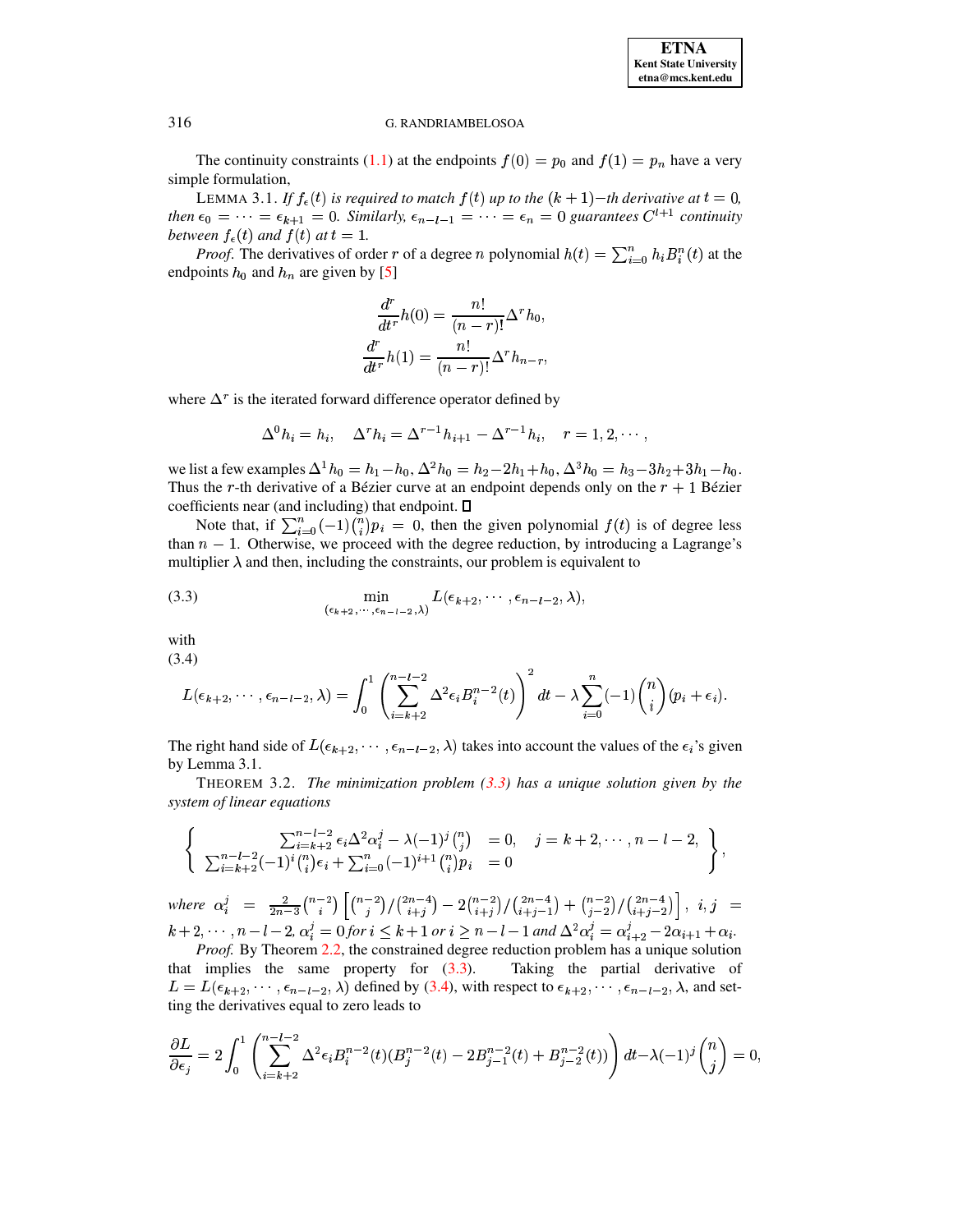



<span id="page-5-2"></span>FIG. 3.1. (left,  $k = l = 0$ ), (solid) degree 4 Bézier curve, (cross) reduced degree 3 curve, (right,  $k = 0, l = 0$ ), (solid) degree 4 Bézier curve, (cross) reduced degree 2 curve.

for  $j = k + 2, \dots, n - l - 2$ ,

$$
\frac{\partial L}{\partial \lambda} = \sum_{i=k+2}^{n-l-2} (-1)^i \binom{n}{i} \epsilon_i + \sum_{i=0}^n (-1)^{i+1} \binom{n}{i} p_i = 0
$$

<span id="page-5-0"></span>Then by the identity  $B_i^n(t)B_j^n(t) = \binom{n}{i}\binom{n}{j}/\binom{2n}{i+j}B_{i+j}^{2n}(t)$ , and the formula [5],  $\int_0^1 B_i^n(t)dt =$  $\frac{1}{n+1}$ , we get

$$
(3.5) \qquad \frac{\partial L}{\partial \epsilon_j} = \sum_{i=k+2}^{n-l-2} \alpha_i^j \Delta^2 \epsilon_i - \lambda (-1)^j \binom{n}{j} = 0, \quad j = k+2, \cdots, n-l-2,
$$

with  $\alpha_i^j = \frac{2}{2n-3} \binom{n-2}{i} \left[ \binom{n-2}{j} / \binom{2n-4}{i+j} - 2 \binom{n-2}{i+j} / \binom{2n-4}{i+j-1} + \binom{n-2}{j-2} / \binom{2n-4}{i+j-2} \right], \ i, j = 1,2,3$  $k+2, \cdots, n-l-2.$ 

Rearranging the terms of the sum in  $(3.5)$ , we can write

$$
\frac{\partial L}{\partial \epsilon_j} = \sum_{i=k+2}^{n-l-2} \epsilon_i \Delta^2 \alpha_{i-2}^j - \lambda (-1)^j \binom{n}{j} = 0, \quad j = k+2, \cdots, n-l-2.
$$

where  $\alpha_i^j = 0$  for  $i \le k + 1$  or  $i \ge n - l - 1$  and  $\Delta^2 \alpha_i^j = \alpha_{i+2}^j - 2\alpha_{i+1} + \alpha_i$ .<br>Finally, the following linear system of  $n - (k + l + 2)$  equations gives the unknowns

<span id="page-5-1"></span> $\epsilon_{k+2},\cdots,\epsilon_{n-l-2},\lambda,$ 

$$
(3.6) \left\{\n\begin{array}{ll}\n\sum_{i=k+2}^{n-l-2} \epsilon_i \Delta^2 \alpha_i^j - \lambda (-1)^j \binom{n}{j} & = 0, \quad j = k+2, \cdots, n-l-2, \\
\sum_{i=k+2}^{n-l-2} (-1)^i \binom{n}{i} \epsilon_i + \sum_{i=0}^n (-1)^{i+1} \binom{n}{i} p_i & = 0.\n\end{array}\n\right.
$$

REMARK 3.3. When the polynomial  $f(t)$  is of degree  $\lt n$ , (i.e.  $\sum_{i=0}^{n} (-1) {n \choose i} p_i = 0$ ), system (3.6) has the unique solution  $\epsilon_{k+2} = \cdots = \epsilon_{n-l-2} = \lambda = 0$ , which implies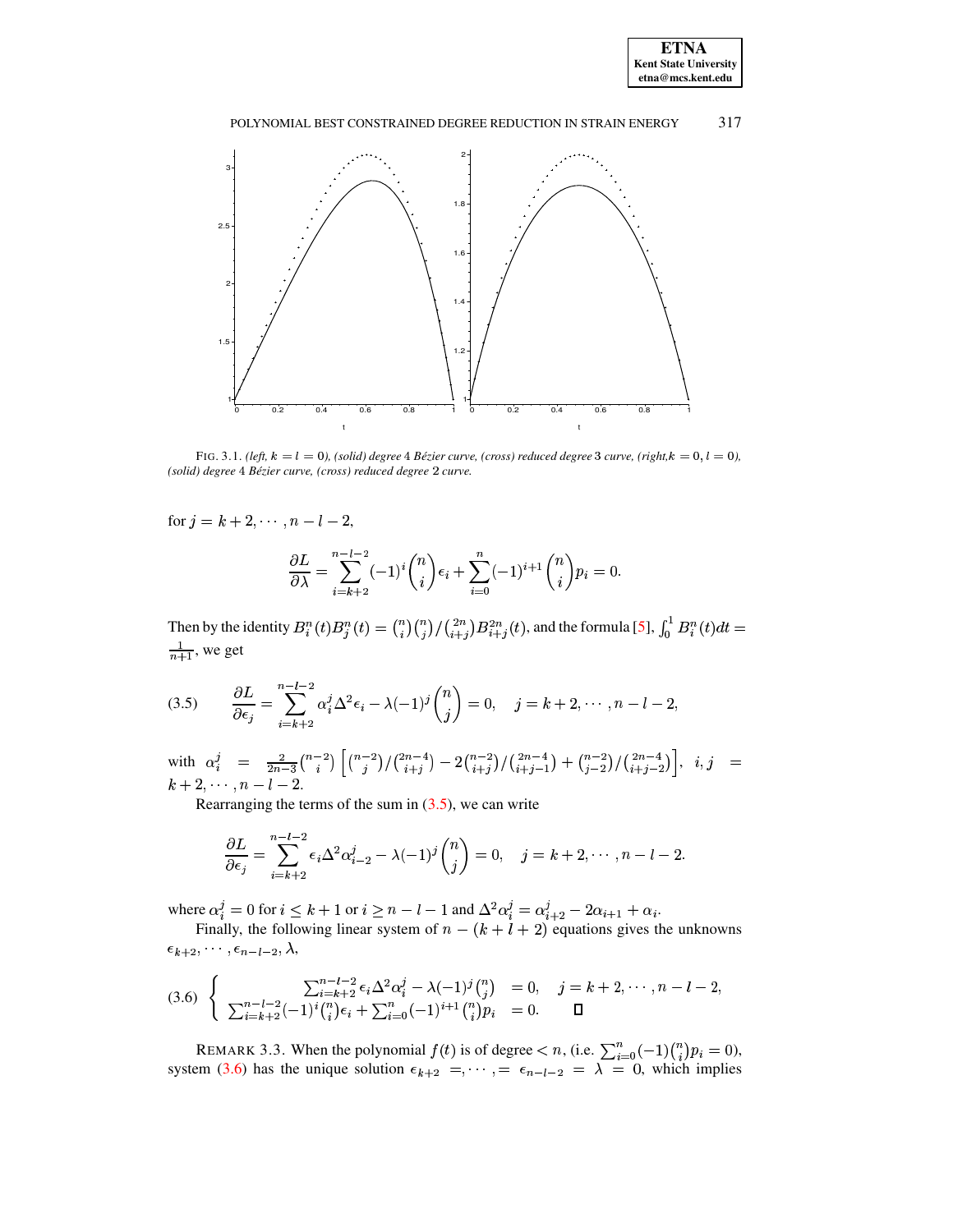# G. RANDRIAMBELOSOA



<span id="page-6-0"></span>FIG. 3.2. (left,  $k = 0, l = 1$ ), (solid) degree 5 Bézier curve, (cross) reduced degree 4 curve, (right, $k = 1, l = 1$ 0), (solid) degree 5 Bézier curve, (cross) reduced degree 3 curve.

 $f_{\epsilon}(t) = f(t)$ . Thereby, the method of coefficient perturbation reproduces the initial polynomial whenever the exact degree reduction exists. On the other hand, the solution of the system (3.6) produces, in general, a polynomial of reduced degree  $\leq n-1$ .

REMARK 3.4. If we would like  $f_{\epsilon}(t)$  to be of degree  $m \ ( < n - 1)$ , the conditions (3.1) must be replaced by  $n - m$  constraints

$$
T_j = \sum_{i=0}^j (-1)^i \binom{j}{i} p_i + \sum_{i=k+2}^{\min(n-l-2,j)} (-1)^i \binom{n}{j} \epsilon_i = 0, \quad j = m+1, \cdots, n
$$

Introducing  $n - m$  Lagrange's multipliers  $\lambda_1, \dots, \lambda_{n-m}$ , we construct the fonctional

$$
L(\epsilon_{k+2},\cdots,\epsilon_{n-l-2};\lambda_1,\cdots,\lambda_{n-m})=\int_0^1\left(\sum_{i=k+2}^{n-l-2}\epsilon_iB_i^n(t)\right)^2dt-\sum_{j=m+1}^n\lambda_{j-m}T_j
$$

then solving the minimization problem

$$
\min_{(\epsilon_{k+2},\cdots,\epsilon_{n-l-2},\lambda_1,\cdots,\lambda_{n-m})} L(\epsilon_{k+2},\cdots,\epsilon_{n-l-2};\lambda_1,\cdots,\lambda_{n-m})
$$

gives the perturbation coefficients  $\epsilon_i$  with obviously more complicated expressions.

REMARK 3.5. It is worth mentioning that the techniques developed in this paper can be applied to compute the degree reduction of parametric Bézier curves.

**3.1. Particular case.** For the one degree reduction, if  $k + 2 = n - l - 2$ , then all the  $\epsilon_i$ 's are equal to zero, except  $\epsilon_{k+2}$  that is given by the last equation in (3.6)

$$
\epsilon_{k+2} = \frac{1}{\binom{n}{k+2}} \sum_{i=0}^{n} (-1)^{i+k+3} \binom{n}{i} p_i.
$$

The reduced degree polynomial  $g(t) = \sum_{i=0}^{n-1} q_i B_i^{n-1}(t)$ , according to (3.2), is such that

$$
q_i = \frac{(-1)^i}{\binom{n-1}{i}} \sum_{j=0}^i \binom{n}{j} (p_j + \epsilon_j), \quad i = 0, \cdots, n-1.
$$

318